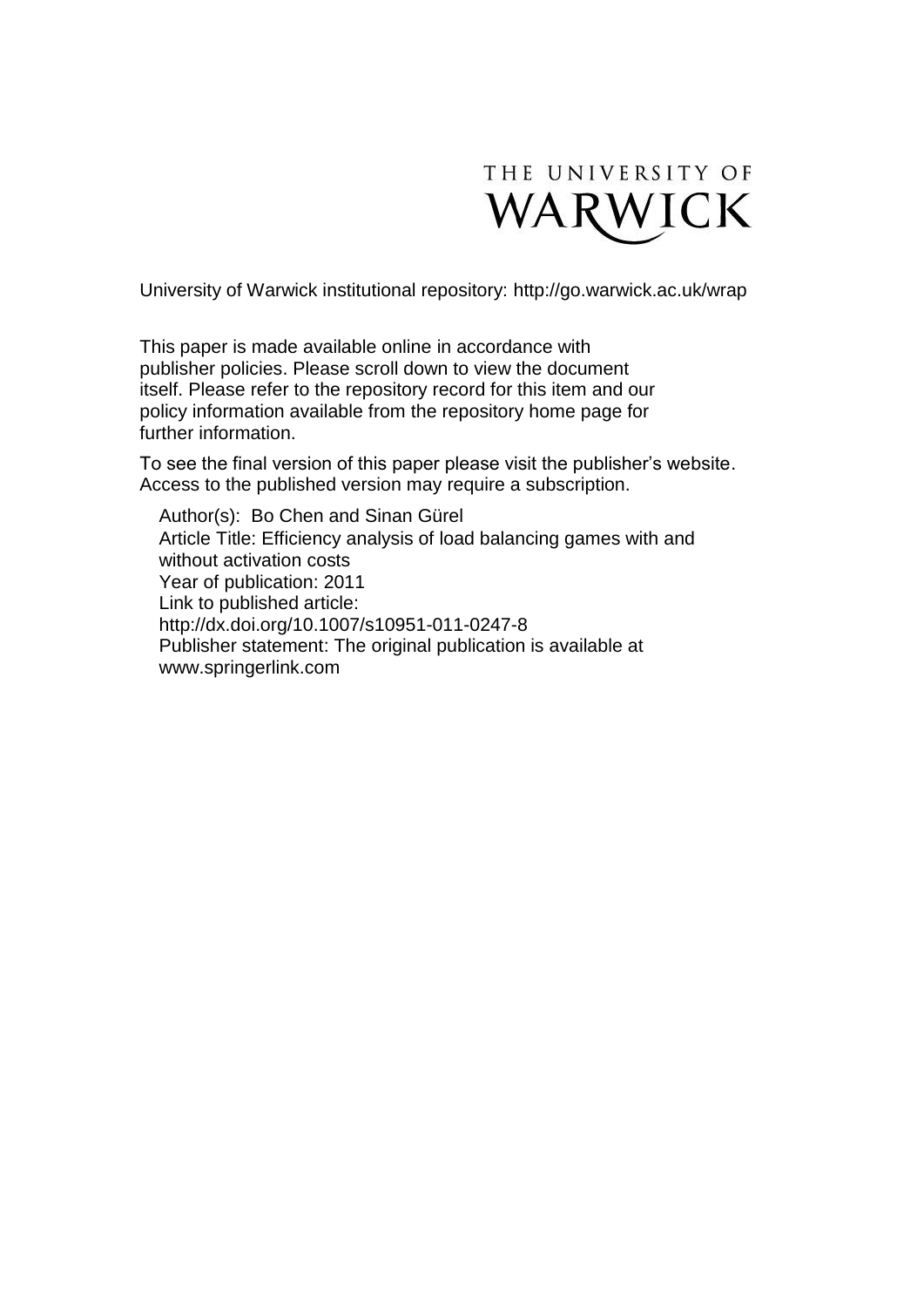# Efficiency Analysis of Load Balancing Games With and Without Activation Costs<sup>∗</sup>

 $Bo Chen^{\dagger}$  Sinan Gürel ORMS/DIMAP, University of Warwick

July 2011

#### Abstract

In this paper, we study two models of resource allocation games: the classical load balancing game and its new variant involving resource activation costs. The resources we consider are identical and the social costs of the games are utilitarian, which are the average of all individual players' costs.

Using the social costs we assess the quality of pure Nash equilibria in terms of the price of anarchy (PoA) and the price of stability (PoS). For each game problem, we identify suitable problem parameters and provide a parametric bound on the PoA and the PoS. In the case of the load balancing game, the parametric bounds we provide are sharp and asymptotically tight.

Keywords: resource allocation game, congestion cost, load balancing, cost sharing, price of anarchy, price of stability

#### 1 Introduction

Problems of resource allocation often involve decentralized decision making. A typical example is, in terms of machine scheduling, allocation of machines to jobs (or assignment of jobs to machines) in which selfish agents, representing individual jobs, select machines for processing their own jobs. In the long run, decisions of the agents, motivated by individual interests, usually result in a *Nash equilibrium* (NE) at which no individual agent will benefit from any unilateral deviation for the current resource allocation. In terms of a given social objective, such an equilibrium is not necessarily, indeed can often be far from, optimal. It is important, therefore, to analyze the quality of NE solutions in terms of social optimality.

The resource allocation games we consider in this paper are as follows. Given a set of n jobs, each of which has a positive *length* and is controlled by a selfish agent. Each agent decides on which of the identical machines available to assign his job to. We consider two game models: the load balancing model and the cost sharing model.

<sup>∗</sup>To Appear in: Journal of Scheduling (DOI: 10.1007/s10951-011-0247-8)

<sup>†</sup>Corresponding author: Warwick Business School, University of Warwick, Coventry, CV4 7AL, United Kingdom. b.chen@warwick.ac.uk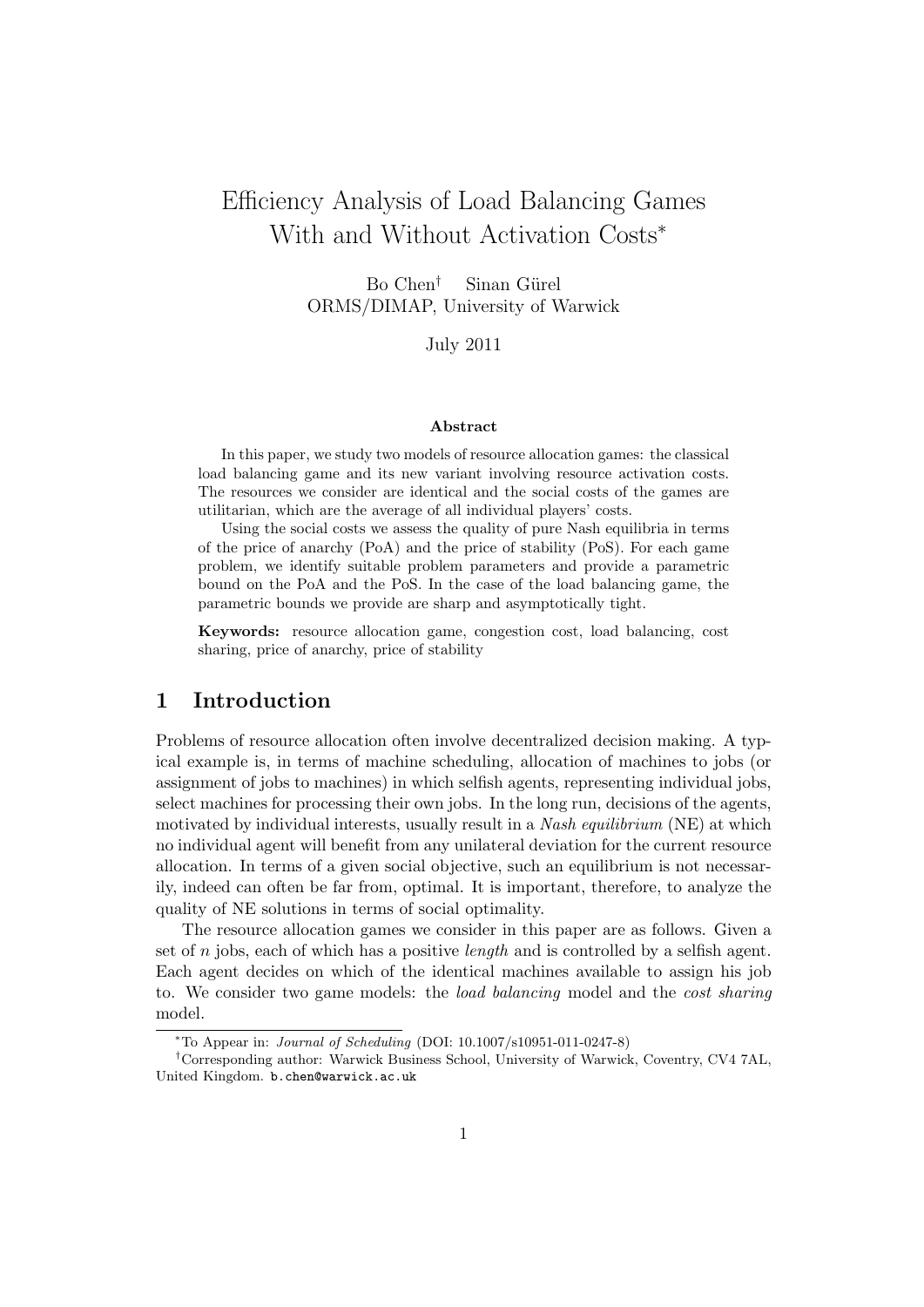In the load balancing game, a fixed number  $m$  of machines are given and the cost of each player is caused by a congestion, which is defined as the load of the machine, i.e., the sum of lengths of the jobs assigned to it. This is the classical load balancing game as surveyed in [23] and has been studied extensively. In our second game model there are unlimited number of identical machines available, but usage of each machine comes with an additional set-up or activation cost, which is shared in proportion to the job lengths by all agents who assign their jobs to the machine. This model is recently introduced and studied in [10]. As shown respectively in [23] and [10], any instance of the games in the two models admits a pure Nash equilibrium, which can be computed efficiently. We are concerned in this paper with the quality of pure Nash equilibria.

In assessing the quality of a resource allocation, most of the studies in the literature, including [23] and [10] mentioned above, use as social cost the maximum (or  $\ell_{\infty}$  metric) of all individual players' costs. In this study, we consider a *utilitarian* social objective, which is defined as the *average* (or  $\ell_1$  metric) of all individual players' costs. Such a social objective is also used in a number of other similar studies (such as [4, 15, 12] and [21], in which infinitely many jobs are considered) and is a standard assumption in the multi-agent system literature (e.g., [7, 18, 22]). As shown by Berenbrink et al. [4], Nash equilibria behave very differently under  $\ell_1$ metric than  $\ell_{\infty}$  metric.

As in many other games, the social cost of an NE solution in the resource allocation games is often not minimum, whose corresponding solutions are called optimal. In this paper, we use the commonly accepted notions of the price of anarchy (PoA) and the price of stability (PoS) to analyze the quality of NE solutions. As introduced by Koutsoupias and Papadimitriou in [16, 19], the PoA (respectively, PoS) is defined as the ratio of the social cost of the worst (respectively, best) NE solution and the corresponding optimal social cost. For the load balancing game with social objective of  $\ell_{\infty}$  metric, Koutsoupias and Papadimitriou [16] prove initial bounds on the PoA, and Czumaj and Vöcking  $[6]$  are the first to provide (asymptotically) tight bounds on the PoA for a general case where the resources are not necessarily identical but related, i.e., the machines have different speeds (known as uniform-machine environment). For more detailed coverage of related research on games of social costs with  $\ell_{\infty}$  metric, the reader is referred to, e.g., articles of survey nature [5, 23, 14] and the references therein.

In the load balancing game, the utilitarian social cost has been considered in several studies in the literature. Berenbrink et al. [4] consider pure strategies in the uniform machine environment and show that, if all job lengths are at least 1, then PoA  $\leq 4p_{\text{max}}$ , where  $p_{\text{max}}$  is the maximum job length, and if additionally all machines are identical, then PoS  $\geq \sqrt{p_{\text{max}}}/5$ . Therefore, it is variability of job lengths, as opposed to machine speeds, that may lead to a big PoS and PoA. We explore this issue in further depth in this paper by providing asymptotically tight (indeed, sharp) bounds on the PoS and the PoA in terms of average normalized job length under the identical-machine environment but without any restriction on job lengths.

Hoefer and Souza [15] study the utilitarian social objective for a routing game of n players and m parallel links where each link has a different speed. They as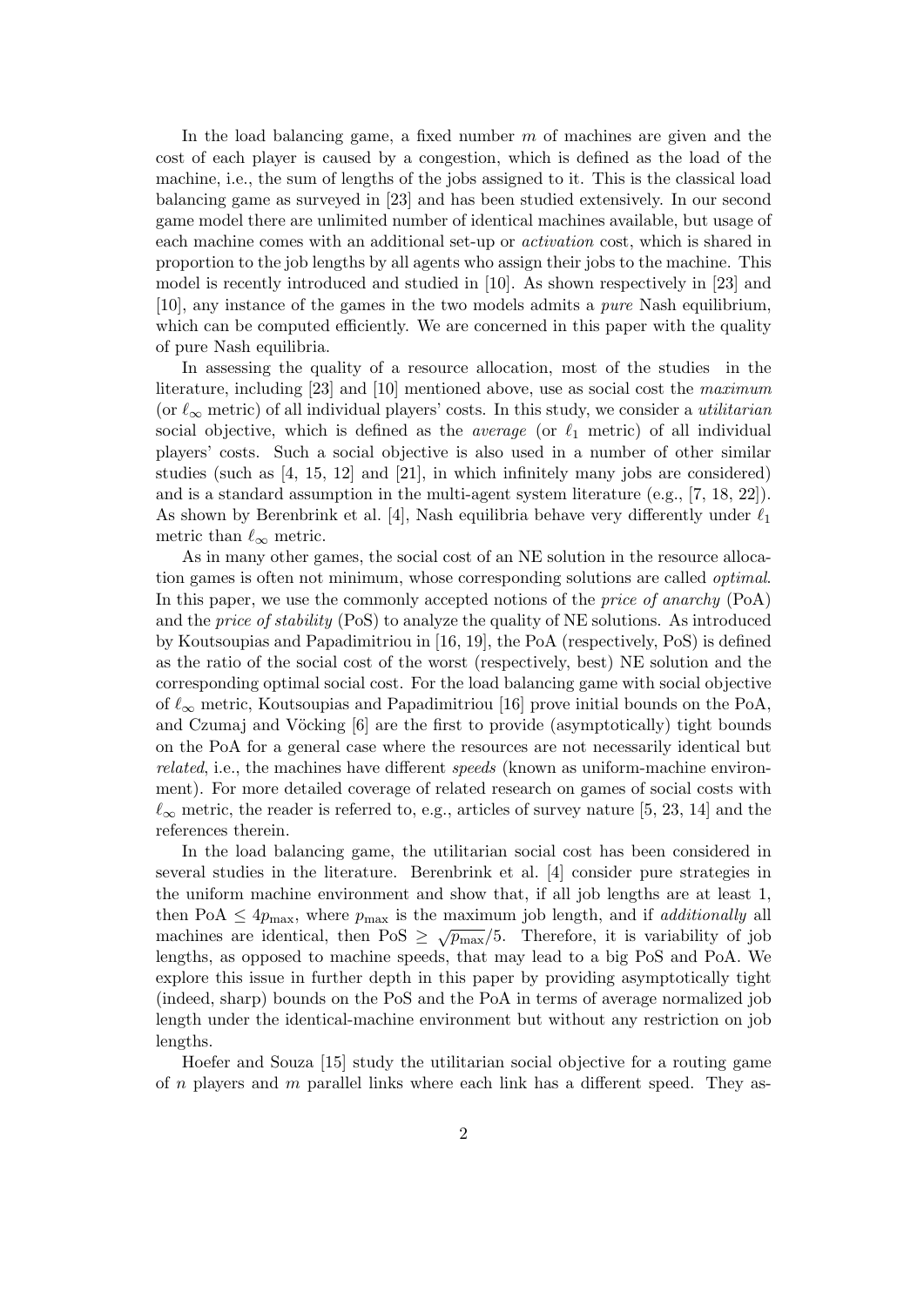sume players can freely set individual message lengths. Gairing et al. [12] consider inter alia the utilitarian social objective in the routing game on identical links with incomplete information.

Resource allocation games or more generally weighted singleton congestion games of social costs similar to ours have been studied extensively in the literature. Most notable is the social cost of *total latency*, which is defined as the *weighed* total of all individual players' costs, where the weights are particularly the job lengths in our resource allocation games. Research on equilibrium quality in such games can be found, for example, in [3, 1, 13, 11, 17, 20].

All the studies we have mentioned above are on games in which the cost functions of players are of the nature of negative congestion effect, that is, an individual cost incurred by using a resource is a non-decreasing function of its load. However, positive congestion effect also happens in situations where a resource user wishes to share the resource with as many additional users as possible to minimize his individual cost of using the resource, which is a non-increasing function of its load. Such games are considered in  $[9, 2, 8]$  for studies of fair cost sharing in network routing and design. The second game model considered in this paper, which takes both congestion effects into account has been recently proposed by Feldman and Tamir [10]. With an egalitarian social objective ( $\ell_{\infty}$  metric), they show that the PoA is unbounded but the PoS is bounded by a tight bound of 5/4. In this paper, we use the utilitarian social objective ( $\ell_1$  metric) to study the performance of NE solutions in the game. We provide a tight parametric bound on the PoA, which is unbounded in general (as in the case of egalitarian social objective considered in  $[10]$ . Furthermore, we give a parametric *lower* bound on the PoS, which is unbounded in general, in contrast with the boundedness of the egalitarian social objective.

#### 2 Model descriptions and main results

A set of jobs  $J = \{1, 2, ..., n\}$  is to be assigned to a number of identical parallel machines. Each job  $j \in J$  has a length of  $p_j > 0$ . For a given job assignment A, we denote the set (respectively, number) of jobs assigned to machine i by  $J^{\mathcal{A}}[i]$  (respectively,  $n_i^{\mathcal{A}}$ ). The load of machine i under assignment  $\mathcal{A}$  is then  $L_i^{\mathcal{A}} = \sum_{j \in J^{\mathcal{A}}[i]} p_j$ . If the assignment  $A$  is optimal (w.r.t. the given utilitarian social objective), we use  $J^*[i]$ ,  $n_i^*$  and  $L_i^*$  to denote the above quantities, respectively.

In the load balancing model, we assume that there are a fixed number  $m$  of identical machines. In this model, the cost to a job is the load of the machine the job is assigned to. The social cost of a given overall job assignment  $A$  is:

$$
C_1(\mathcal{A}) = \sum_{i=1}^m n_i^{\mathcal{A}} L_i^{\mathcal{A}},
$$

which is the sum of all individual job costs. Note that as far as the PoA and PoS are concerned, this (and the following) definition of the social cost is equivalent to the one with "sum" or "total" replaced by "average" (over all jobs).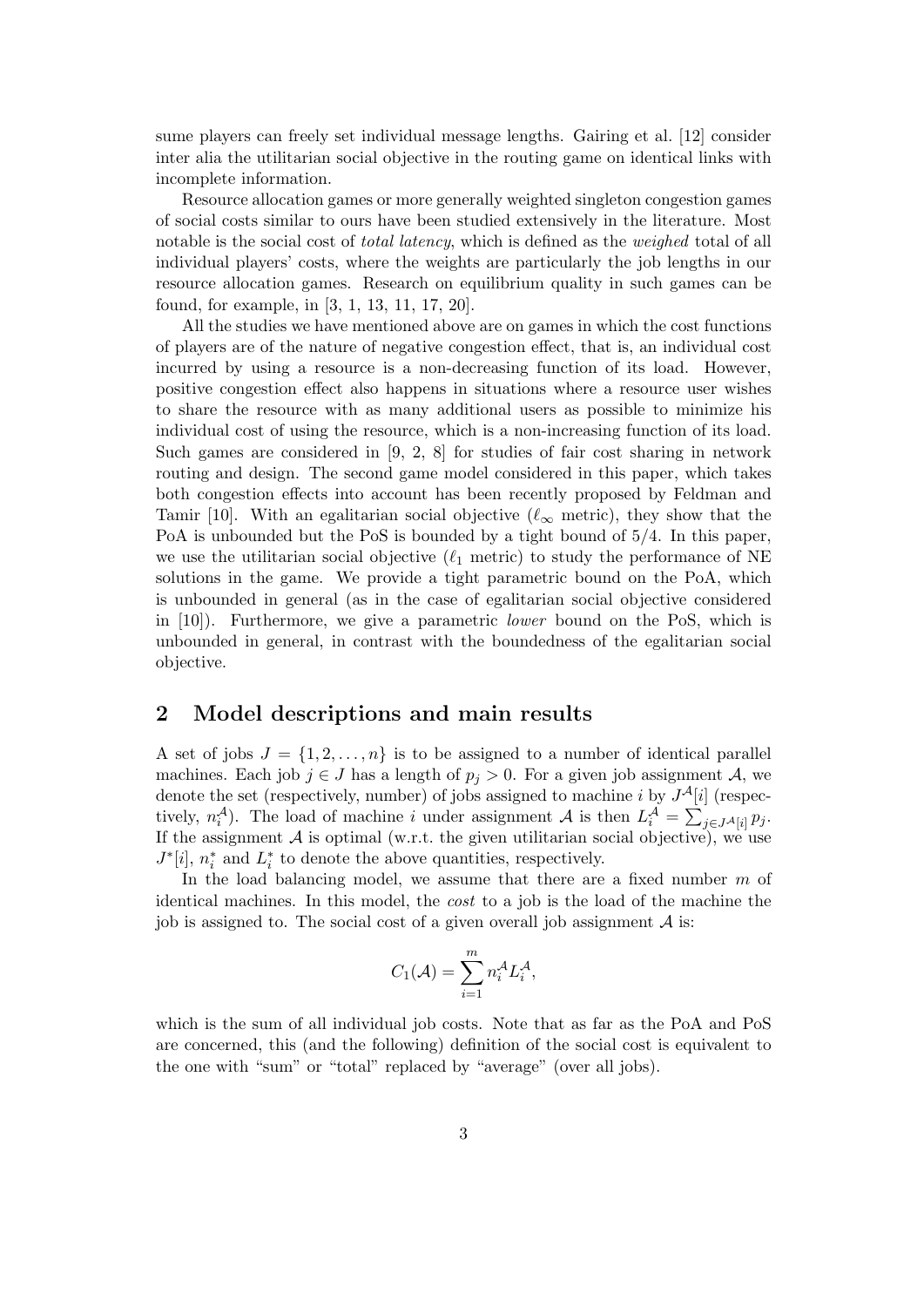In the cost-sharing model, let B denote the cost of activating each machine. Given an overall job assignment A, if job j of length  $p_j$  is assigned to machine i of load  $L_i^{\mathcal{A}}$ , then the cost of the job is

$$
L_i^{\mathcal{A}} + \frac{p_j}{L_i^{\mathcal{A}}}B,
$$

where the first term is its resource usage cost and the second represents its share of the cost of activating machine  $i$ , which is in proportion to its length with respect to the total load of the machine. In this model, we define the social cost as follows:

$$
C_2(\mathcal{A}) = \sum_{i=1}^{m^{\mathcal{A}}} n_i^{\mathcal{A}} L_i^{\mathcal{A}} + m^{\mathcal{A}} B,
$$

where  $m^{\mathcal{A}}$  is the number of activated machines in the given job assignment  $\mathcal{A}$ . As can be seen easily, the cost  $C_2(\mathcal{A})$  is the total of individual job costs.

In each  $\pi$  of the two game problems defined above  $(\pi = 1, 2)$ , we will use  $C_{\pi}^e$ and  $C^*_{\pi}$  to denote the social cost of an NE and an optimal solution, respectively. Let  $P = \sum_{j \in J} p_j$  and denote the minimum, average and maximum job lengths, respectively, by  $p_{\min} = \min_{j \in J} p_j$ ,  $p_{\text{avg}} = P/n$  and  $p_{\max} = \max_{j \in J} p_j$ . Let

$$
\begin{cases}\n\rho_1 = p_{\text{avg}}/p_{\text{min}},\\ \n\rho_2 = B/p_{\text{min}}.\n\end{cases} \tag{1}
$$

We shall use  $\rho_1$  and  $\rho_2$  as parameters in bounding the PoA and PoS in the respective two game models we study. In load balancing game, parameter  $\rho_1$  represents the average job length normalized by  $p_{\text{min}}$ . Note that, as we pointed earlier, in providing the upper bound of  $4p_{\text{max}}$  on the PoA, Berenbrink et al. [4] assume that all job lengths are at least 1. This assumption has implicitly hidden the possibility of the unboundedness of the PoA when  $p_{\min} \to 0$ , which is indeed the case as we shall show. We take this issue into account by normalizing all job lengths with  $p_{\min}$  in assessing the PoA and PoS. On the other hand, the sharpness of our parametric bounds in terms of  $\rho_1$  demonstrates that it is the average (instead of maximum) job length that is more accurate and hence suitable in bounding the PoA and PoS. In the cost sharing game, as we shall see, parameter  $\rho_2$  adequately represents a maximum number of jobs that can be assigned to a machine in any NE solution. In the next two sections, we will establish the following two sets of main results for the load balancing and cost sharing models with utilitarian social objectives  $C_1$  and  $C_2$ , respectively:

$$
\rho_1 - 1 \le \text{PoS} \le \text{PoA} \le \rho_1 + 1 \qquad \text{(Thm 3.1: load balancing model)}
$$
  

$$
\frac{1}{4}(\sqrt{\rho_2} + 2) \le \text{PoS} \le \text{PoA} \le \frac{1}{2}(\rho_2 + 1) \qquad \text{(Thm 4.1 & Cor 4.2: cost sharing model)}
$$

For the load balancing model, the two bounds together show that they are very sharp and both asymptotically tight, in other words, the PoS and PoA are nearly the same. For the cost sharing model, the bounds show that the PoS and PoA can be unbounded if the parameter  $\rho_2$  is not restricted. The upper bound is derived from a tight bound but of two parameters presented in Theorem 4.1. Further discussions on the tightness of the lower and upper bounds are provided in the final section.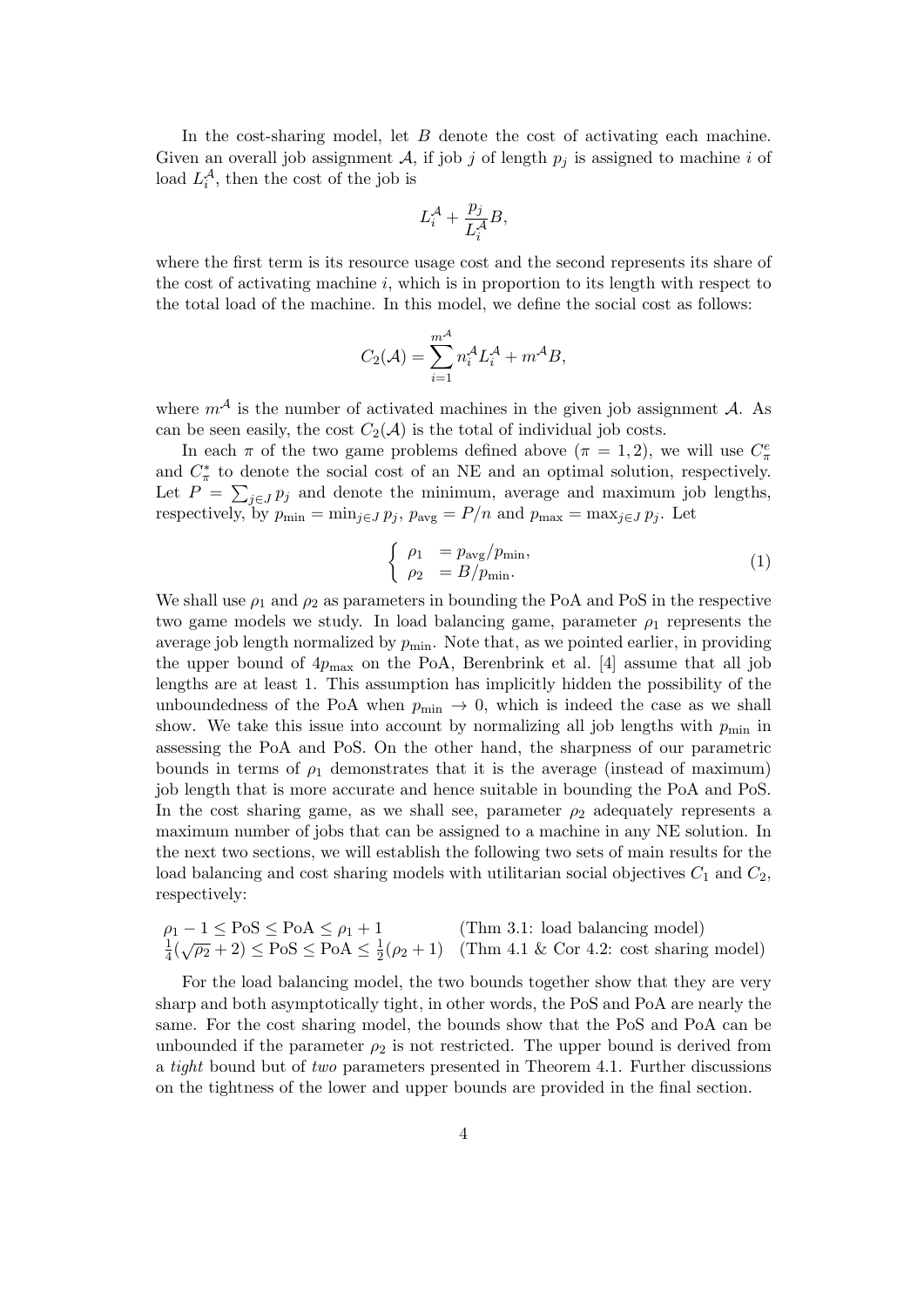#### 3 Load balancing model

We start with a direct observation of a simple property of NE assignments. For notational simplicity we omit from now on the indication of any assignment  $A$  from the notation unless there is a confusion.

Observation 3.1. Given any NE assignment, machine loads satisfy the following inequalities:

$$
L_i \le L_k + p_j, \ \forall j \in J[i], 1 \le i, k \le m.
$$

Observation 3.1 simply means that, in any NE assignment, no job can reduce its cost by unilaterally changing its machine. Using Observation 3.1 we next prove an upper bound on  $C_1^e$ .

**Lemma 3.2.** Given any NE assignment, its total cost  $C_1^e$  satisfies the following:

$$
C_1^e = \sum_{i=1}^m n_i L_i \le \left(\frac{n}{m} + 1\right) P.
$$

*Proof.* For any fixed  $i$   $(1 \leq i \leq m)$ , we choose k and j in Observation 3.1 such that

$$
L_k = \min_{1 \le k' \le m} L_{k'} \le \frac{P}{m}; \text{ and } p_j = \min_{j' \in J[i]} p_{j'} \le \frac{L_i}{n_i}.
$$

The two inequalities above are evident. Therefore, we obtain

$$
L_i \leq \frac{P}{m} + \frac{L_i}{n_i}, \ i = 1, \dots, m,
$$

which leads directly to our conclusion.

The upper bound on  $C_1^e$  in Lemma 3.2 depends on the total length of the jobs, the number of jobs and the number of machines. The following lemma is a direct conclusion from the convexity of function  $f(x) = x^2$ .

**Lemma 3.3.** For any real values  $x_1, \ldots, x_m$ , we have

$$
\sum_{i=1}^{m} x_i^2 \ge \frac{1}{m} \left( \sum_{i=1}^{m} x_i \right)^2.
$$

With Lemmas 3.2 and 3.3, we can establish our first upper bound on the PoA.

**Theorem 3.1.** Let  $\rho_1$  be defined as in (1). Then

$$
\rho_1 - 1 \le PoS \le PoA \le \rho_1 + 1.
$$

Proof. Fix any NE and optimal assignments. From Lemma 3.2 and the fact that  $P = \sum_i L_i^* \leq C_1^*$ , we have

$$
\frac{C_1^e}{C_1^*} \le 1 + \frac{n}{m} \frac{P}{\sum_{i=1}^m n_i^* L_i^*}.
$$

 $\Box$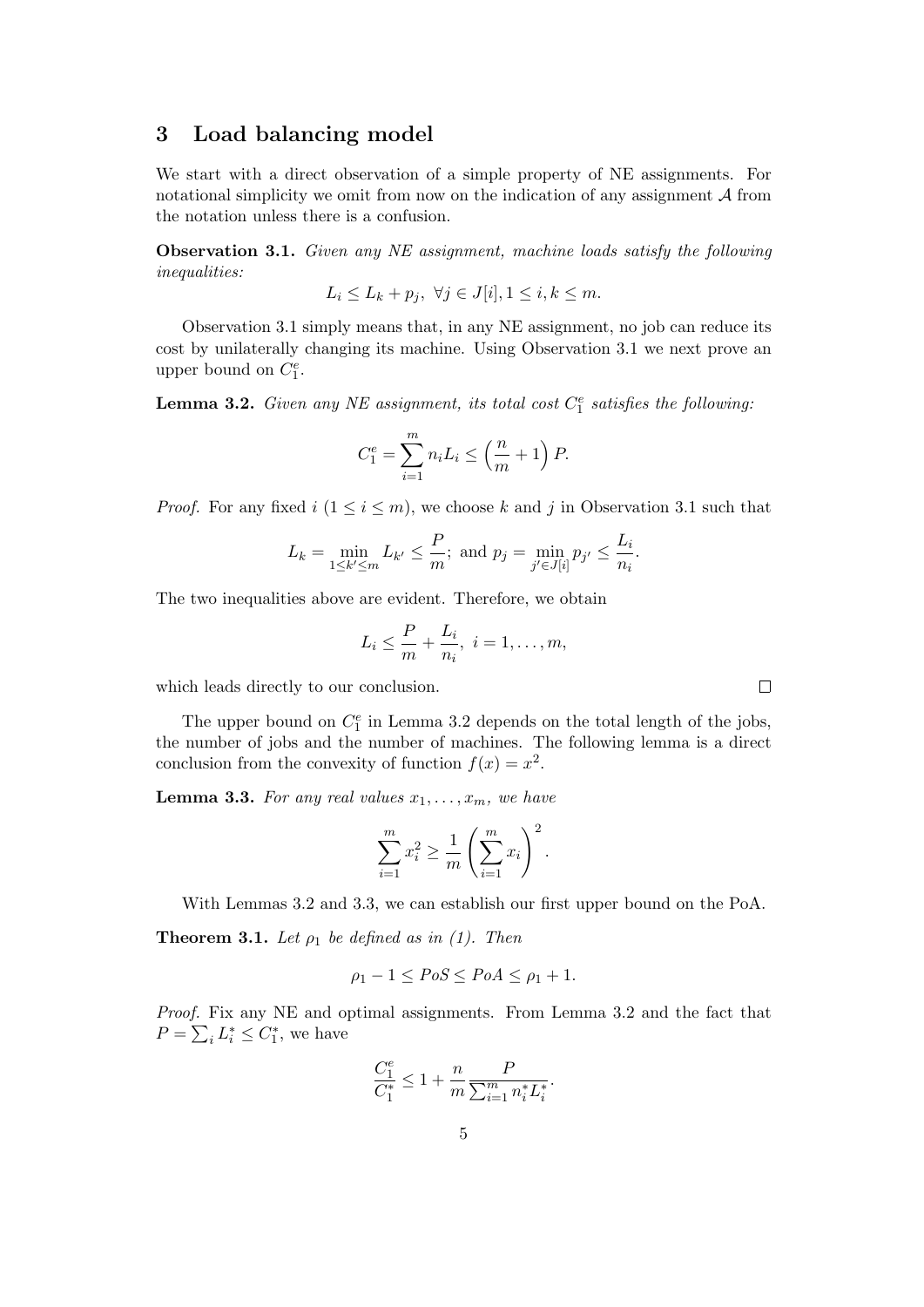With the following inequality

$$
L_i^* \ge n_i^* p_{\min},
$$

and Lemma 3.3 and noticing that  $\sum_{i=1}^{m} n_i^* = n$ , we get

$$
\frac{C_1^e}{C_1^*} \leq 1 + \frac{n}{m} \frac{P}{p_{\min} \sum_{i=1}^m (n_i^*)^2} \leq \rho_1 + 1.
$$

The following example provides the lower bound for the PoS.

**Example 3.4.** Consider an instance of m machines,  $m-1$  large jobs of unit length and n small jobs of length  $1/n$ . Assume that  $n > m$  and let n be a multiple of  $m(m-1)$ . Consider the assignment in which all large jobs are assigned to a single machine and all small jobs are evenly assigned to the remaining machines. The social cost of this assignment is an upper bound on the optimum:

$$
C_1^* \le (m-1)^2 + \frac{n}{m-1}.
$$

Now consider the NE assignment  $\mathcal A$  in which one large job is assigned to each of  $(m-1)$  machines and all small jobs are assigned to the last machine. The social cost of the assignment is

$$
C_1^e(\mathcal{A}) = (n+m-1).
$$

Then we get

$$
\frac{C_1^e(\mathcal{A})}{C_1^*} \ge \frac{(n+m-1)(m-1)}{(m-1)^3 + n},
$$

which approaches  $m-1$  as  $n \to +\infty$ . There are no NE assignments other than A. Note that

$$
\rho_1 = \frac{m/(n+m-1)}{1/n},
$$

which approaches m as  $n \to \infty$ . Therefore, the PoS is bounded from below by  $\rho_1-1$ .

Remark. A special case of Proposition 4.2 in [12] would lead to a slightly improved upper bound in Lemma 3.2 with n replaced by  $n-1$ , which would in turn contribute to a reduction of the upper bound in Theorem 3.1 to  $\rho_1 + (n-1)/n$ . However, this does not help as the number  $n$  of jobs can be arbitrarily large. We have decided to use Lemma 3.2 as its proof is much simpler.

#### 4 Cost sharing model

Recall that in the cost sharing model, there are unlimited number of machines available, but usage of each machine incurs an additional activation cost of B. As we shall see, it is convenient to divide the jobs into two categories, large and small:  $J_l = \{j \in J : p_j > B\}$  and  $J_s = \{j \in J : p_j \leq B\}$ , and the problem becomes trivial if all jobs are large:  $J_s = \emptyset$ . For notational convenience and without loss of generality, we will assume  $B = 1$  in the remainder of this section, as we can achieve this by dividing all job lengths with the activation cost B.

It is easy to observe the following property of NE assignments for large jobs.

 $\Box$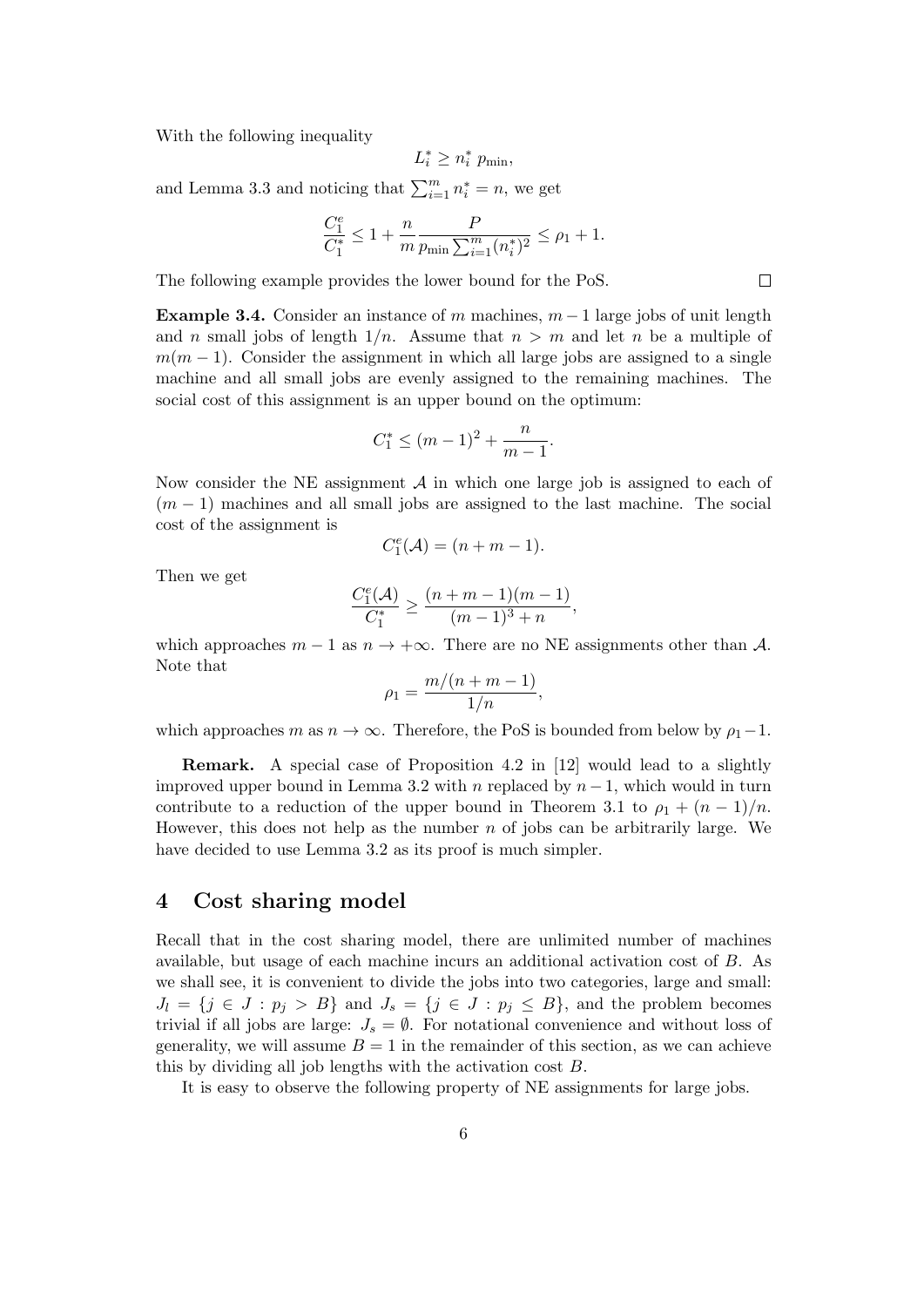Lemma 4.1. Any large job will be assigned to a dedicated machine in any NE assignment.

*Proof.* Consider a large job with a length  $p > 1$ . Suppose that there exists an NE in which the large job shares a machine with some other jobs that have a total length of q. Then the individual cost of the large job is

$$
p + q + \frac{p}{p + q}
$$

which is greater than  $p + 1$ , its individual cost on a dedicated machine. This is because

$$
p + q + \frac{p}{p + q} - p - 1 = q - \frac{q}{p + q} > 0
$$

since  $1/(p+q) < 1$ . Then in an NE assignment a large job has to be on a dedicated machine.  $\Box$ 

Similarly, the following lemma characterizes optimal assignments.

**Lemma 4.2.** In any optimal assignment, if  $L_i^* > 1$ , then  $n_i^* = 1$ .

*Proof.* Suppose that  $L_i^* > 1$  and  $n_i^* \geq 2$ . Let  $j \in J^*[i]$ . Then moving job j from machine  $i$  to a dedicated machine will result in a new assignment with a reduced objective value  $C_2'$ :

$$
C'_2 - C_2^* = (1 + (n_i^* - 1)(L_i^* - p_j) + 1 + p_j) - (1 + n_i^* L_i^*)
$$
  
= 1 - L\_i^\* - (n\_i^\* - 2)p\_j < 0,

which contradicts the optimality of the original schedule.

Lemma 4.2 implies that an optimal assignment assigns all large jobs to dedicated machines. On NE assignments of small jobs only, we have

**Lemma 4.3.** For machines of small jobs,  $L_i \leq 1$  holds in any NE assignment.

*Proof.* Suppose that  $L_i > 1$  holds for machine i. Consider job j on machine i. The cost of job  $j$  is

$$
L_i+\frac{p_j}{L_i}.
$$

If job j activates a new machine, its cost will be  $1 + p_i$ . Then the cost change is

$$
\Delta = 1 + p_j - L_i - \frac{p_j}{L_i} = (1 - L_i) + p_j \frac{L_i - 1}{L_i}
$$
  
= 
$$
\frac{1 - L_i}{L_i} (L_i - p_j) < 0.
$$

Lemma 4.3 implies that in an NE assignment, no machines other than dedicated ones can have a load greater than 1. Given Lemmas 4.1 and 4.3, let  $A = \sum_{j \in J_l} p_j +$  $|J_l|$  and denote  $n_s = |J_s|$  and  $P_s = \sum_{j \in J_s} p_j$ , we have the following result:

 $\Box$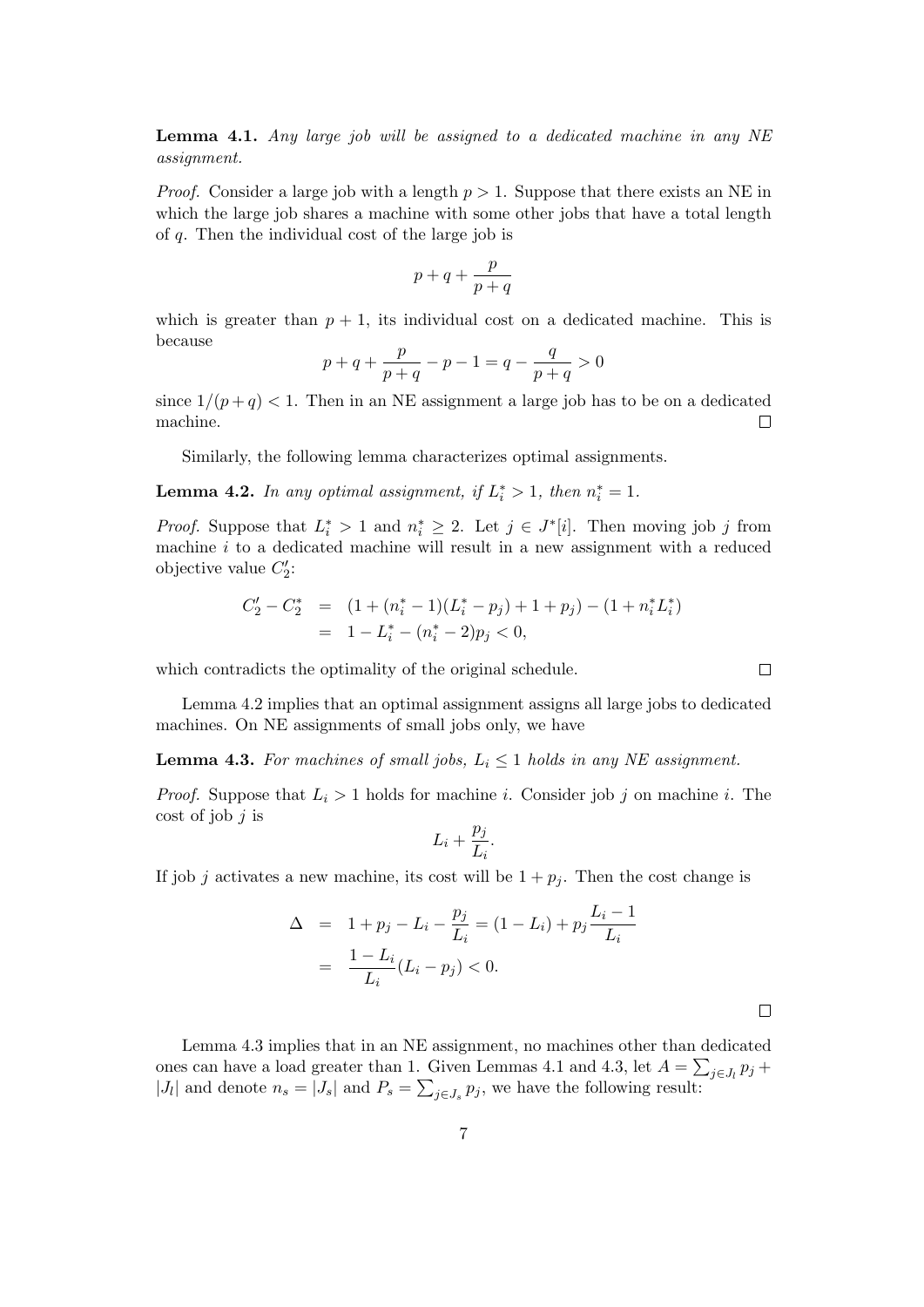**Lemma 4.4.** Any NE assignment has a social cost  $C_2^e$  that is bounded from above as follows:

$$
C_2^e \le n_s + P_s + A = n + P.
$$

The bound is tight if  $L_i = 1$  for all i.

*Proof.* Suppose that there are  $m$  activated machines in the NE assignment. According to Lemma 4.1, we assume that all small jobs are assigned to the first  $m_s$ machines. Then  $L_i \leq 1$  for  $i = 1, \ldots, m_s$ . We have

$$
C_2^e = \sum_{i=1}^{m_s} (n_i L_i + 1) + A
$$
  
= 
$$
\sum_{i=1}^{m_s} ((n_i - 1)L_i + 1) + P_s + A
$$
  

$$
\leq n_s + P_s + A.
$$

The statement on tightness is easy to verify.

On the other hand, let us provide a lower bound on  $C_2^*$ . Note that Lemmas 4.1 and 4.2 together imply that, if  $J_s = \emptyset$ , then any NE assignment is optimal and vice versa. Therefore, without loss of generality, we assume  $J_s \neq \emptyset$  and define

$$
\tau = \frac{B}{\max\{p_j : j \in J_s\}} = \frac{1}{\max\{p_j : j \in J_s\}}.\tag{2}
$$

**Lemma 4.5.** Any optimal assignment has a social cost  $C_2^*$  such that

$$
C_2^* \ge 2P_s\sqrt{\tau} + A.
$$

*Proof.* Since  $n_i^* \geq \tau L_i^*$ , we have

$$
C_2^* = \sum_{i=1}^{m_s^*} n_i^* L_i^* + m_s^* + A \ge \sum_{i=1}^{m_s^*} \tau L_i^{*2} + m_s^* + A.
$$

Since  $\sum_{i=1}^{m_s^*} L_i^* = P_s$ , from Lemma 3.3 we have  $\sum_{i=1}^{m_s^*} L_i^{*2} \ge P_s^2/m_s^*$ . Then,

$$
C_2^* \ge \tau \frac{P_s^2}{m_s^*} + m_s^* + A.
$$

The fact that the right-hand side of the above inequality is at its minimum when The fact that the 1<br> $m_s^* = P_s \sqrt{\tau}$  implies √

$$
C_2^* \ge 2P_s\sqrt{\tau} + A.
$$

 $\Box$ 

 $\Box$ 

With the above lemma, we are now able to establish our second main result.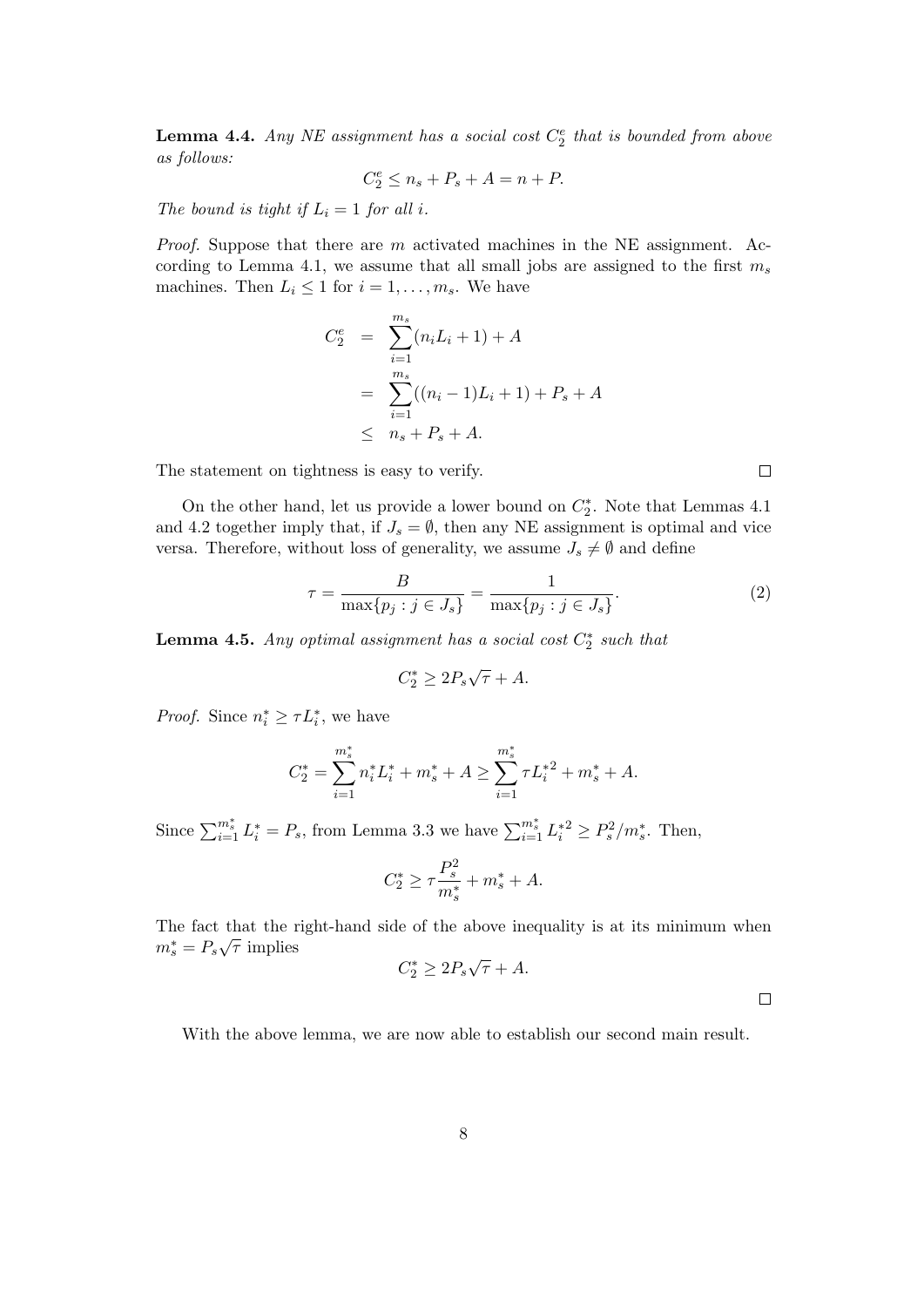**Theorem 4.1.** Let  $\rho_2$  be defined as in (1) and  $\tau$  be defined as in (2). Then the PoS and PoA are bounded as follows:

$$
\frac{1}{4}(\sqrt{\rho_2}+2) \le PoS \le PoA \le \frac{\rho_2+1}{2\sqrt{\tau}}.
$$

Furthermore, the upper bound is tight.

Since  $\tau \geq 1$ , we immediately have the following:

Corollary 4.2. The upper bound on the PoA in Theorem 4.1 can be simplified to contain only one parameter:

$$
PoA \le \frac{\rho_2 + 1}{2}.
$$

**Proof of Theorem 4.1**. Given the upper bound on  $C_2^e$  and the lower bound on  $C_2^*$  in Lemmas 4.4 and 4.5, respectively, noticing that  $n_s \leq \rho_2 P_s$ , we obtain

$$
\frac{C_2^e}{C_2^*} \le \frac{n_s + P_s + A}{2P_s\sqrt{\tau} + A} \le \frac{\rho_2 + 1}{2\sqrt{\tau}}.
$$

Since the above inequality holds for any instance, the upper bound in the theorem is established. The tightness of the upper bound and validity of the lower bound are shown in the following two examples, respectively.  $\Box$ 

**Example 4.6.** Consider an instance of  $a^{2k}$  jobs, each having a length of  $1/a^{2k}$ , where  $a, k > 1$  are fixed integers. An NE assignment is that all jobs are on a single machine, which has the following social cost:

$$
C_2^e = a^{2k} + 1.
$$

It is easy to see that an optimal solution distributes all these identical jobs evenly on all activated machines, i.e.,  $|n_u^* - n_v^*| \leq 1$  for any two activated machines  $u, v$ . Suppose that m machines are activated in a solution and there are equal numbers of jobs on all these machines. Then the social cost of such a solution is

$$
C_2 = m + \frac{a^{2k}}{m} \frac{1}{a^{2k}} a^{2k} = m + \frac{a^{2k}}{m},
$$

which is minimized if  $m^* = a^k$ . Hence, there exists an optimal (also NE) solution with  $a^k$  machines activated and of the following social cost:

$$
C_2^* = 2a^k.
$$

Therefore, we conclude that

$$
\frac{C_2^e}{C_2^*} = \frac{a^{2k} + 1}{2a^k} = \frac{\rho_2 + 1}{2\sqrt{\tau}},
$$

which equals the upper bound in Theorem 4.1.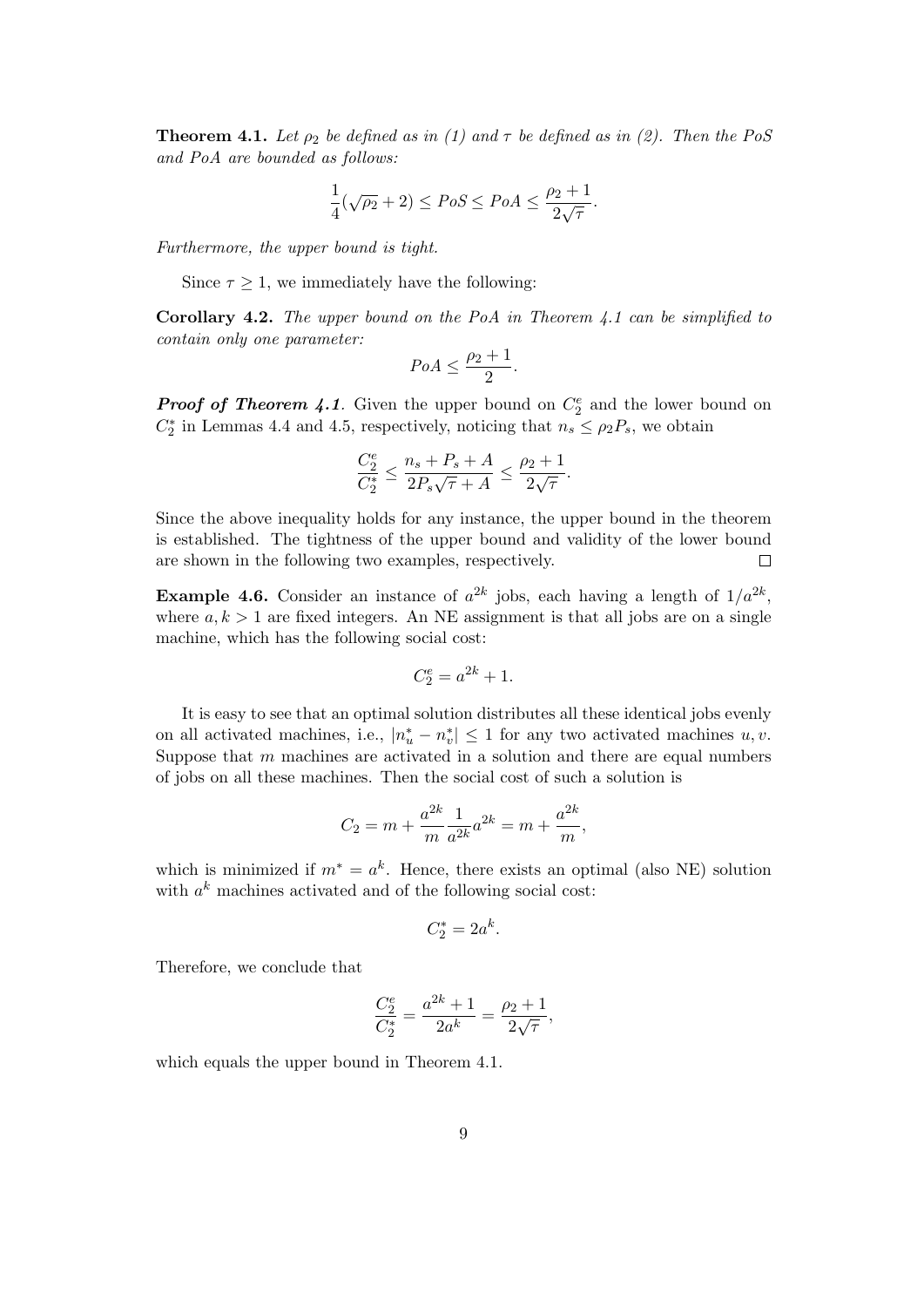**Example 4.7.** Consider an instance of  $n + 1$  jobs ( $n \ge 2$ ) with machine activation cost  $B = 1$ . The job lengths are  $p_j = 1/n^2$  for  $j = 1, ..., n$  and  $p_{n+1} = 1 - 1/n - \epsilon$ with  $0 < \epsilon < 1/n^2$ . Let S be the assignment in which all jobs are assigned to the same machine, say machine 1. Then  $L_1 = 1 - \epsilon$ , giving a social cost

$$
C_2 = C_2(S) = n_1 L_1 + 1 = (n+1)(1 - \epsilon) + 1 = n + 2 - (n+1)\epsilon.
$$

**Proposition 1.**  $S$  is the unique NE assignment.

*Proof.* Assignment S is an NE assignment since  $L_1 = 1 - \epsilon$ , no job can reduce its cost by activating a new machine. We show that  $S$  is the unique NE assignment. We shall often use the fact that real function

$$
f_r(x) = x + \frac{r^2}{x}, \ x > 0 \ (r > 0 \text{ fixed})
$$

is convex and strictly decreasing over  $(0, r]$  and strictly increasing over  $[r, +\infty)$ .

**Claim 1.** In any NE assignment with at least two machines activated, job  $n + 1$ cannot have a dedicated machine.

Suppose that job  $n+1$  is on a dedicated machine, say, machine 1. Then the cost of job  $n+1$  is  $p_{n+1}+1$ . On the other hand, there is another machine i of load  $L_i$  $(i \neq 1)$  such that

$$
\frac{1}{n^2} \le L_i \le \frac{1}{n}.\tag{3}
$$

Then job  $n + 1$  would benefit by deviating from machine 1 to machine i since

$$
L_i + p_{n+1} + \frac{p_{n+1}}{L_i + p_{n+1}} < p_{n+1} + 1,\tag{4}
$$

which can be easily verified by noticing that  $p_{n+1} < 1 - 1/n$  and the fact that the left-hand side of inequality (4) is convex in  $L_i$  and hence maximized at the endpoints (in fact, the right endpoint) of interval (3).

Claim 2. In any NE assignment with at least two machines activated, no job will share the same machine with job  $n + 1$ .

Suppose to the contrary that such NE assignment exists and a (nonempty) subset of jobs from  $1, \ldots, n$  are on machine 1, which also contains job  $n + 1$ . Then, the individual cost of any job on machine 1 other than job  $n + 1$  is

$$
\Gamma_1(L_1) \equiv L_1 + \frac{1/n^2}{L_1}
$$
, where  $L_1 \ge 1 - \frac{1}{n} - \epsilon + \frac{1}{n^2} > 1 - \frac{1}{n} \equiv \lambda_1$ .

This cost is strictly increasing in  $L_1$  and thus is more than  $\Gamma_1(\lambda_1)$ .

Consider moving a job on machine 1 other than job  $n + 1$  to another activated machine  $i$ . Then the individual cost of the moving job will become

$$
\Gamma_2(L_i) \equiv L_i + \frac{1}{n^2} + \frac{1/n^2}{L_i + 1/n^2}
$$
, where  $\lambda_2 \equiv \frac{1}{n^2} \le L_i \le \frac{1}{n} - \frac{1}{n^2}$ ,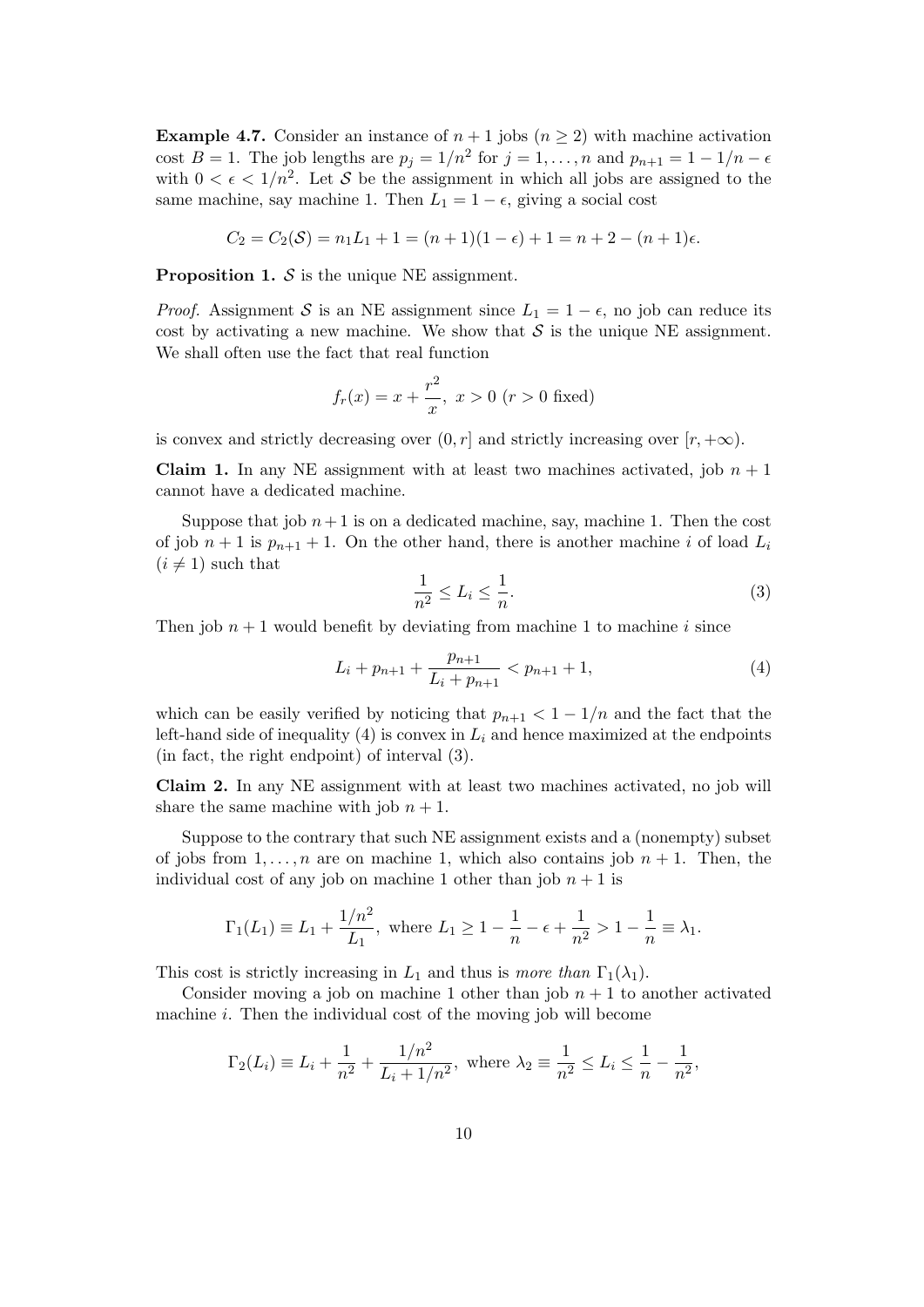which is strictly decreasing in  $L_i$  and thus achieves its maximum at  $L_i = \lambda_2$ . Since

$$
\Gamma_1(\lambda_1) = 1 - \frac{n-2}{n(n-1)}
$$
 and  $\Gamma_2(\lambda_2) = \frac{1}{2} + \frac{2}{n^2}$ 

it is easily checked that  $\Gamma_1(\lambda_1) \geq \Gamma_2(\lambda_2)$ , which implies that the moving job will benefit from such a unilateral deviation, contradicting that the original assignment is an NE.

Claims 1 and 2 together imply that no NE assignment will activate more than one machine, which proves our proposition.  $\Box$ 

Let  $\mathcal{S}^*$  be the assignment in which machine 1 is dedicated to job  $n + 1$  and machine 2 accommodates all other jobs  $1, ..., n$ . The social cost of  $S^*$  is

$$
C_2(\mathcal{S}^*) = \sum_{i=1,2} n_i L_i + 2 = 4 - \frac{1}{n} - \epsilon.
$$

**Proposition 2.**  $S^*$  is an optimal assignment.

Proof. An assignment with at least three machines activated will have a social cost more than  $3 + 1 - 1/n - \epsilon$ .  $\Box$ 

Consequently, with Propositions 1 and 2, the lower bound on the PoS in Theorem 4.1 is implied by the fact that, as  $\epsilon \to 0$ , we have

$$
\frac{C_2(\mathcal{S})}{C_2(\mathcal{S}^*)} = \frac{n+2-(n+1)\epsilon}{4-\frac{1}{n}-\epsilon} \to \frac{n+2}{4-\frac{1}{n}} > \frac{n+2}{4} = \frac{1}{4}(\sqrt{\rho_2}+2).
$$

Therefore, for  $\epsilon$  sufficiently small, the bound is valid.

## 5 Concluding remarks and further research

A natural measure for the quality of NE solutions is the utilitarian social objectives. In this paper, we have considered such social objectives for two models, the classical load balancing game and the cost sharing game that is the same as the load balancing except that there are unlimited number of resources available but each comes with a set-up cost, which is proportionally shared by all users of the resource. The latter model is an extension of the former in the sense that both types of individual congestion costs are taken into account: positive and negative congestion effects, as we discussed at the end of the introduction section.

For the load balancing game, we have identified a problem parameter and with this parameter we have provided sharp bounds for the PoS and PoA, which are asymptotically tight. Our work fills a gap in the literature on the well-studied load balancing game.

For the cost sharing game, we have used another problem parameter to provide a lower bound on the PoS and an upper bound on the PoA, which show that both the PoS and PoA are unbounded in general. Unfortunately, our results have left a gap: the two parametric bounds are not necessarily asymptotically tight. It is interesting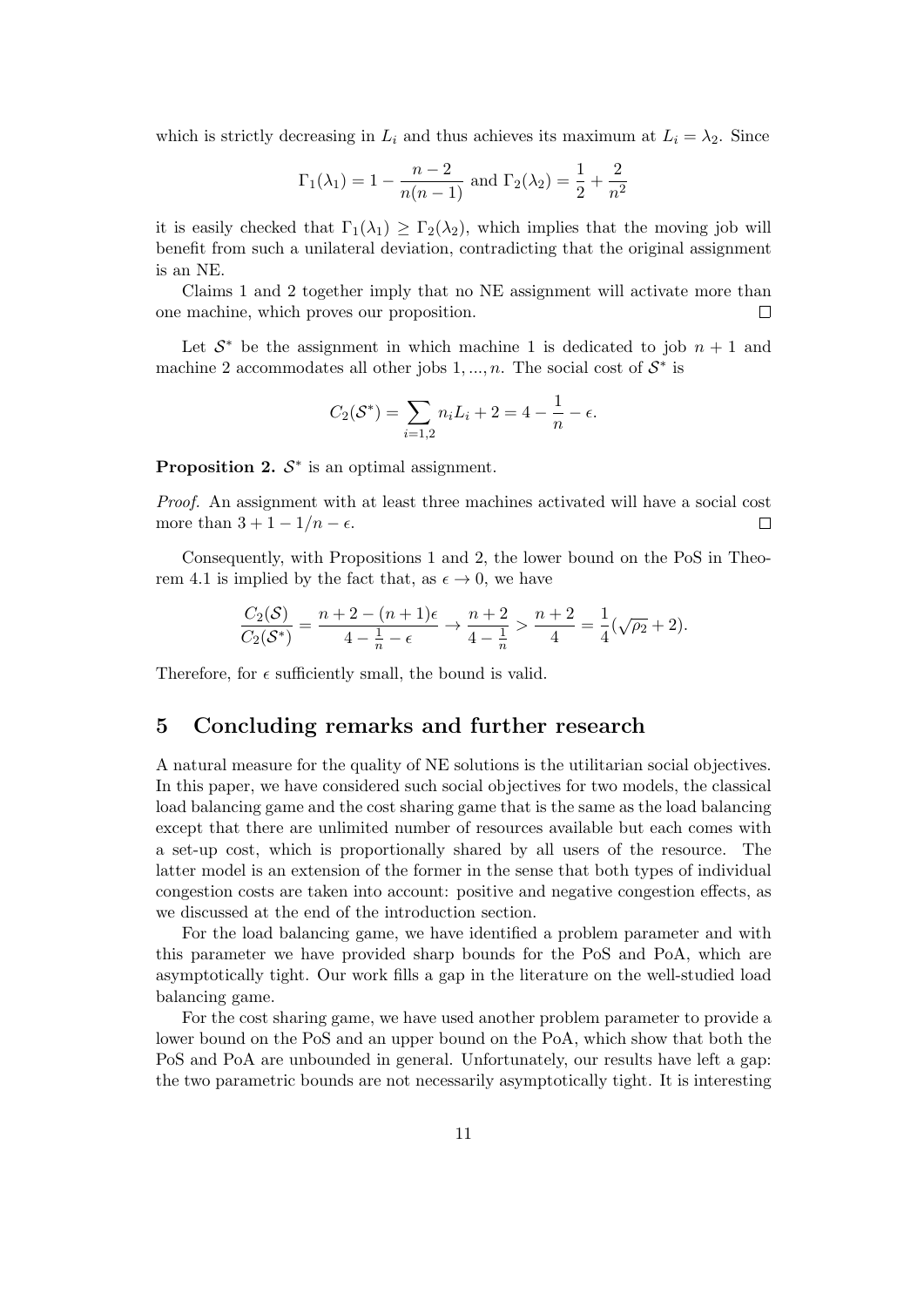to note that such a gap is very much similar (asymptotically) to the gap left in [4] for the load balancing game as given in the introduction section, though our gap is much smaller.

An interesting question arises from the cost sharing model. We have used a natural way of distributing an activation cost among the resource users with each user having a proportional share. An easy alternative is equal cost distribution among all the resource users, which we call congestion sharing. However, it is easy to see that the lower bound on the PoA demonstrated in Example 4.6 is still valid for any seemingly fair cost-sharing mechanism that charges the activation cost only to the users of that resource. In other words, no such fair mechanism can improve the game efficiency in terms of the PoA. However, improvement of equilibrium behavior could be achieved if we allow more freedom in distributing activation costs or even allow introduction of tolling mechanism. More specifically, as we have observed that inefficient equilibria are resulted in by infinitesimal jobs gathering on the same machine. A tolling mechanism to discourage such a behavior would reduce the PoA.

Another direction for further research is to investigate whether the two games we have considered are smooth as defined in Roughgarden [20], so that our results on the PoA can be extended to alternative classes of equilibria.

## References

- [1] S. Aland, D. Dumrauf, M. Gairing, B. Monien, and F. Schoppmann. Exact price of anarchy for polynomial congestion games. In B. Duran and W. Thomas, editors, Proceedings of the 23rd International Symposium on Theoretical Aspects of Computer Science, LNCS 3884, pages 218–229, Berlin, February 2006. Springer-Verlag.
- [2] E. Anshelevich, A. Dasgupta, J. Kleinberg, E. Tardos, T. Wexler, and T. Roughgarden. The price of stability for network design with fair cost allocation. SIAM Journal on Computing, 38(4):1602–1623, 2008.
- [3] B. Awerbuch, Y. Azar, and A. Epstein. The price of routing unsplittable flow. In 37th ACM Symposium on Theory of Computing, pages 57–66, Baltimore, MD, USA, 22–24 May 2005.
- [4] P. Berenbrink, L.A. Goldberg, P.W. Goldberg, and R. Martin. Utilitarian resource assignment. Journal of Discrete Algorithms, 4:567–587, 2006.
- [5] A. Czumaj. Handbook of Scheduling: Algorithms, Models, and Performance Analysis, chapter Chap. 42, Selfish Routing on the Internet, pages 517–542. CRC Press, Boca Raton, FL, USA, 2004.
- [6] A. Czumaj and B. Vöcking. Tight bounds for the worst-case equilibria. In 13th Annual ACM-SIAM Symposium on Discrete Algorithms, pages 413–420, Philadelphia, PA, USA, 2002. ACM-SIAM.
- [7] U. Endriss, N. Maudet, F. Sadri, and F. Toni. On optimal outcomes of negotiations over resources. In The 2nd International Joint Conference on Autonomous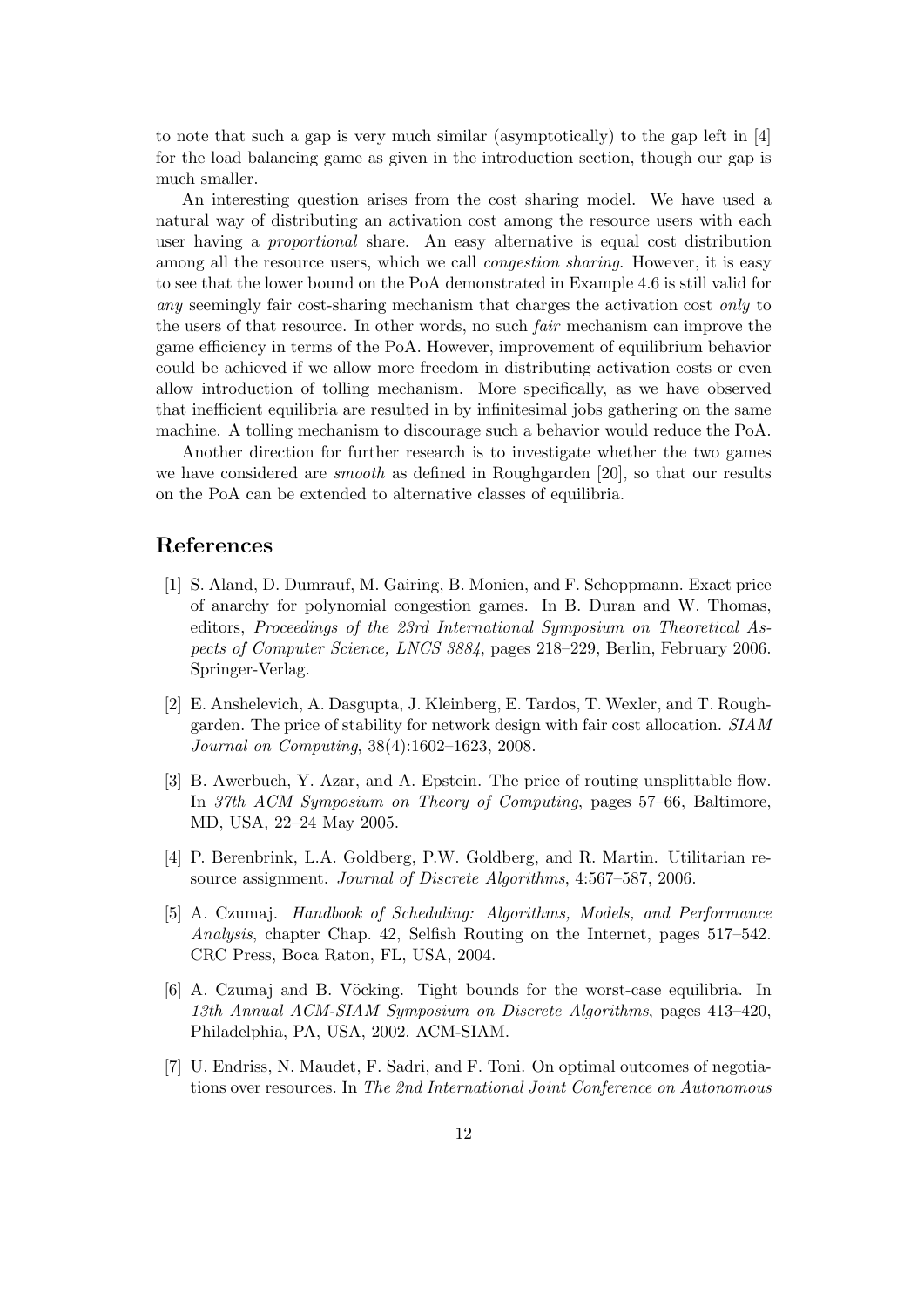Agents and Multiagent Systems (AAMAS), pages 177–184, Melbourne, Australia, 2003.

- [8] A. Epstein, M. Feldman, and Y. Mansour. Strong equilibrium in cost sharing connection games. In  $EC'$  '07: Proceedings of the 8th ACM conference on Electronic commerce, pages 84–92, New York, NY, USA, 2007. ACM.
- [9] J. Feigenbaum, C. H. Papadimitriou, and S. Shenker. Sharing the cost of multicast transmissions. Journal of Computer and System Sciences,  $63(1):21-41$ , 2001.
- [10] M. Feldman and T. Tamir. Conflicting congestion effects in resource allocation games. In G. Goos, J. Hartmanis, and J. van Leeuwen, editors, Proceedings of the 4th International Workshop on Internet and Network Economics, LNCS 5385, pages 109–117, Berlin, Heidelberg, December 2008. Springer-Verlag.
- [11] M. Gairing, T. Lücking, M. Mavronicolas, B. Monien, and M. Rode. Nash equilibria in discrete routing games with convex latency functions. Journal of Computer and System Sciences, 74:1199–1225, 2008.
- [12] M. Gairing, B. Monien, and K. Tiemann. Selfish routing with incomplete information. Theory of Computing Systems, 42:91–130, 2008.
- [13] M. Gairing and F. Scoppmann. Total latency in singleton congestion games. In X. Deng and F.C. Graham, editors, *Proceedings of the 3rd Workshop on* Internet and Network Economics (WINE 2007), LNCS 4858,, pages 381–387, Berlin, Heidelberg, December 2007. Springer-Verlag.
- [14] B. Heydenreich, R. Müller, and M. Uetz. Games and mechanism design in machine scheduling–an introduction. Production and Operations Management, 16(4):437–454, 2007.
- [15] M. Hoefer and A. Souza. Tradeoffs and average-case equilibria in selfish routing. ACM Transactions on Computation Theory. To appear.
- [16] E. Koutsoupias and C. Papadimitriou. Worst-case equilibria. In G. Goos, J. Hartmanis, and J. van Leeuwen, editors, Proceedings of the 16th International Symposium on Theoretical Aspects of Computer Science, LNCS 1563, pages 404–413, Berlin, May 1999. Springer-Verlag.
- [17] T. Lücking, M. Mavronicolas, B. Monien, and M. Rode. A new model for selfish routing. Theor. Comput. Sci., 406(3):187–206, 2008.
- [18] P. McBurney, S. Parsons, and M. Wooldridge. Desiderata for argumentation protocols. In The 1st International Joint Conference on Autonomous Agents and Multiagent Systems (AAMAS), pages 402–409, Bologna, Italy, 2002.
- [19] C. Papadimitriou. Algorithms, games, and the internet. In Proc. 33rd ACM Symposium on Theory of Computing, pages 749–753. ACM Press, 2001.